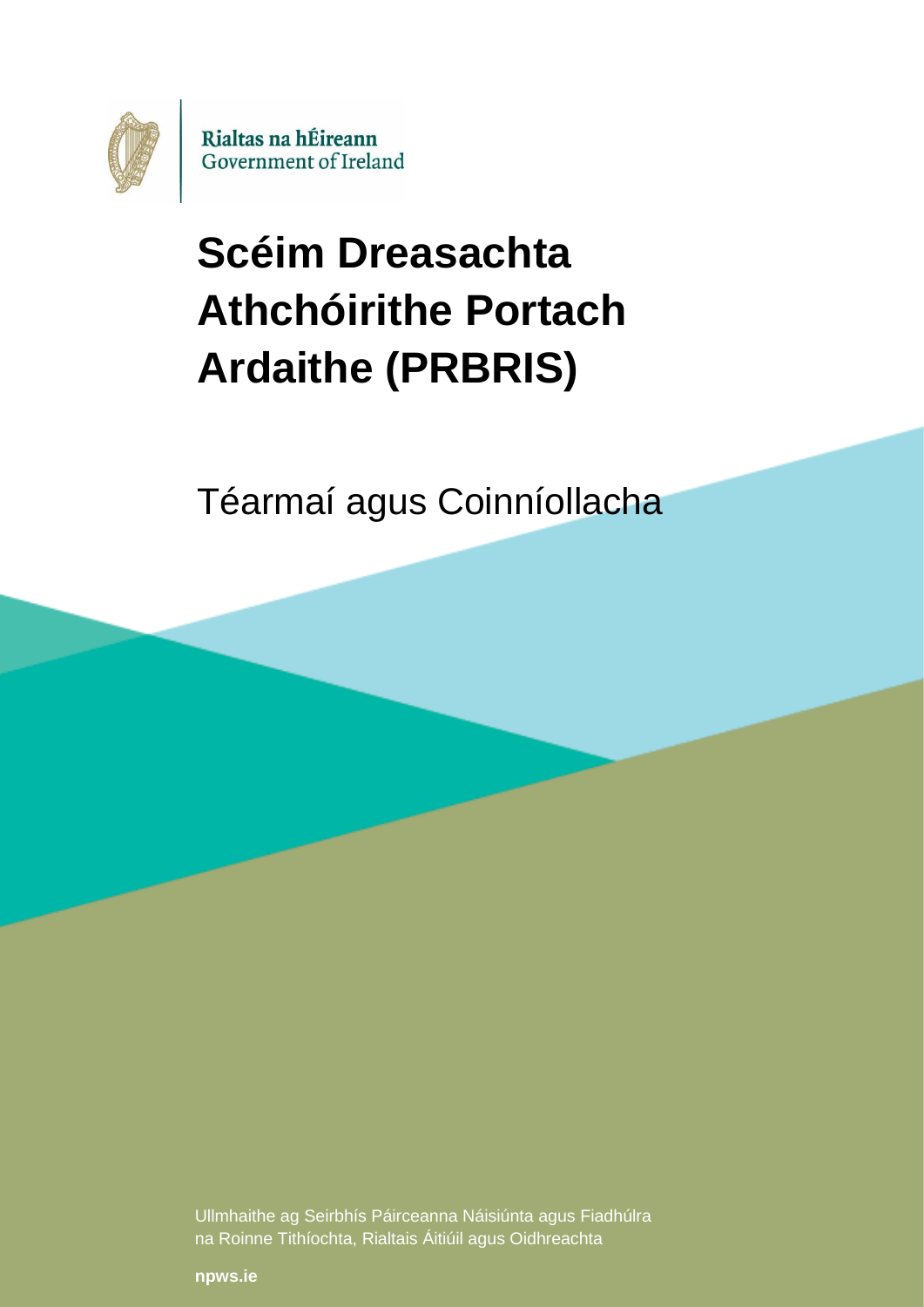Dáta: An 22 Iúil 2021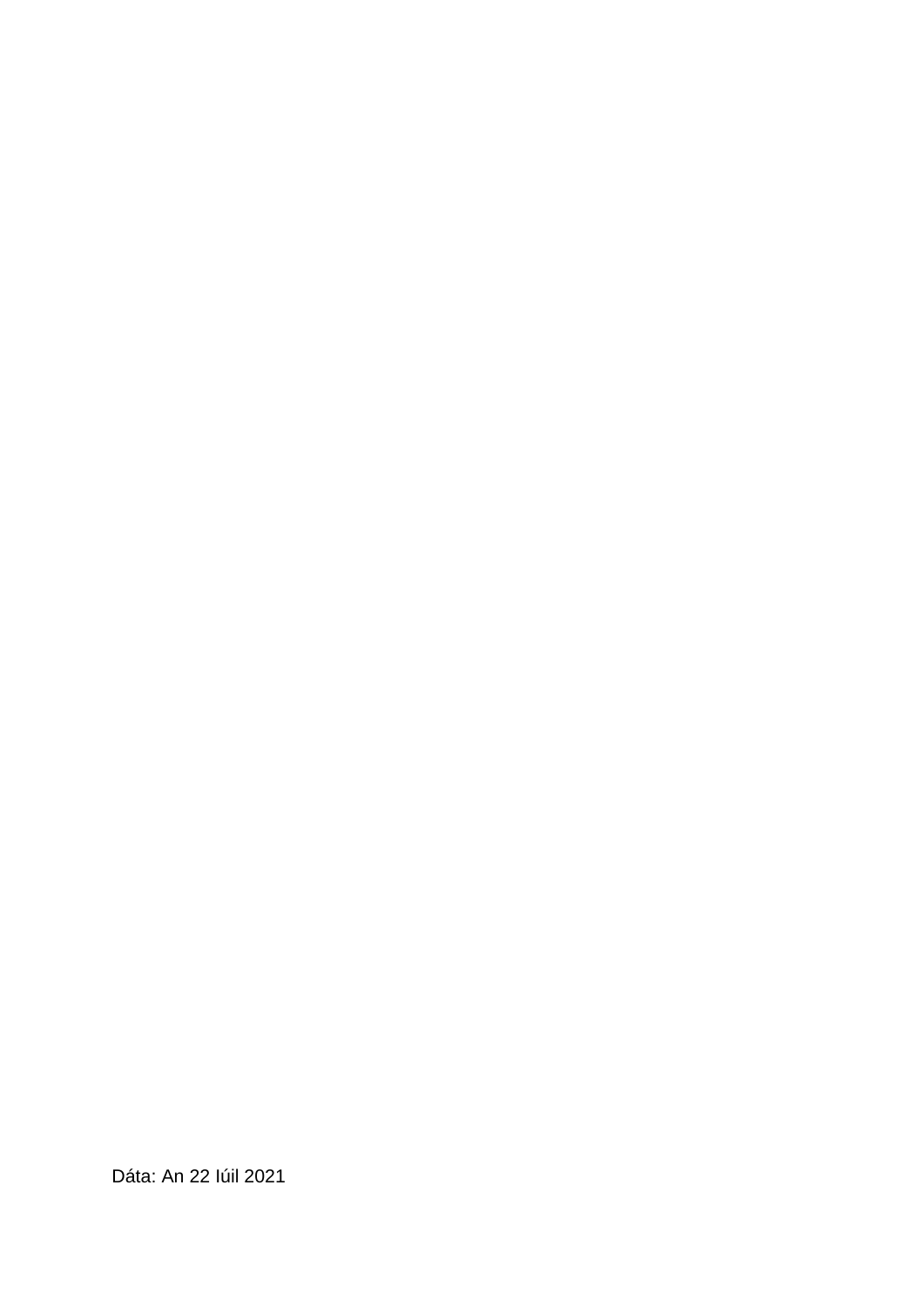# Clár Ábhar

| Cuspóir na Scéime Dreasachta Athchóirithe Portach Ardaithe (PRBRIS)1        |  |
|-----------------------------------------------------------------------------|--|
|                                                                             |  |
|                                                                             |  |
|                                                                             |  |
|                                                                             |  |
|                                                                             |  |
|                                                                             |  |
| Laistigh den Limistéar faoi Chaomhnú Speisialta (SAC)/Limistéar Oidhreachta |  |
|                                                                             |  |
| An Scéim um Cheannach Deonach Portaigh nó Iar-Scéimeanna Tailte Portaigh    |  |
|                                                                             |  |
|                                                                             |  |
|                                                                             |  |
|                                                                             |  |
|                                                                             |  |
|                                                                             |  |
| locaíochtaí Dreasachta le Bearta Athchóirithe Talamh Phortaigh a Éascú: 6   |  |
| Tailte a Cheannach, Comhaontuithe Bainistíochta/Léasa Talún 7               |  |
|                                                                             |  |
|                                                                             |  |
|                                                                             |  |
|                                                                             |  |
|                                                                             |  |
|                                                                             |  |
|                                                                             |  |
|                                                                             |  |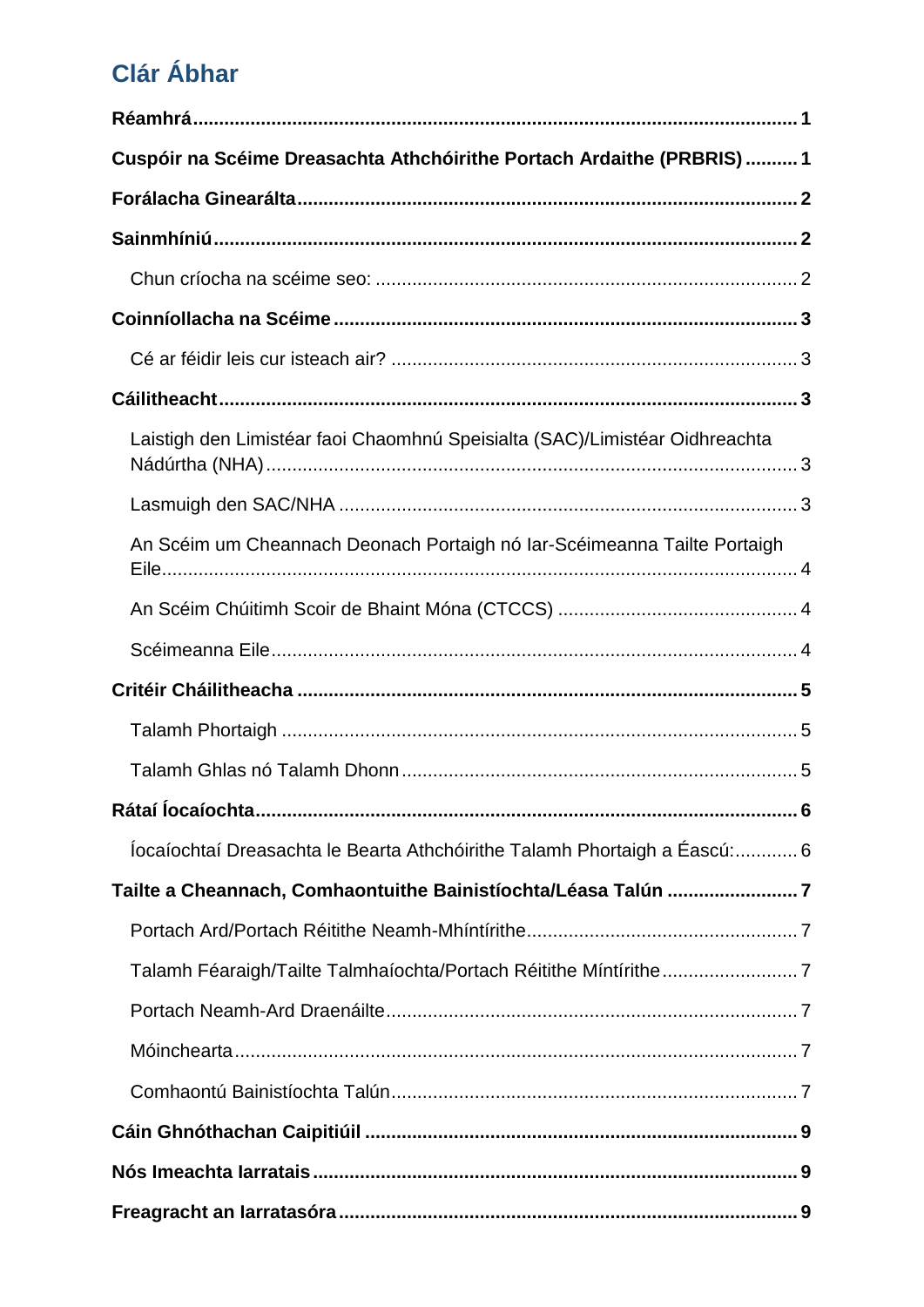| Sonraí Teagmhála Ranna / Gníomhaireachtaí Ábhartha eile 11 |  |
|------------------------------------------------------------|--|
|                                                            |  |
|                                                            |  |
|                                                            |  |
|                                                            |  |
|                                                            |  |
|                                                            |  |
|                                                            |  |
|                                                            |  |
|                                                            |  |
|                                                            |  |
|                                                            |  |
|                                                            |  |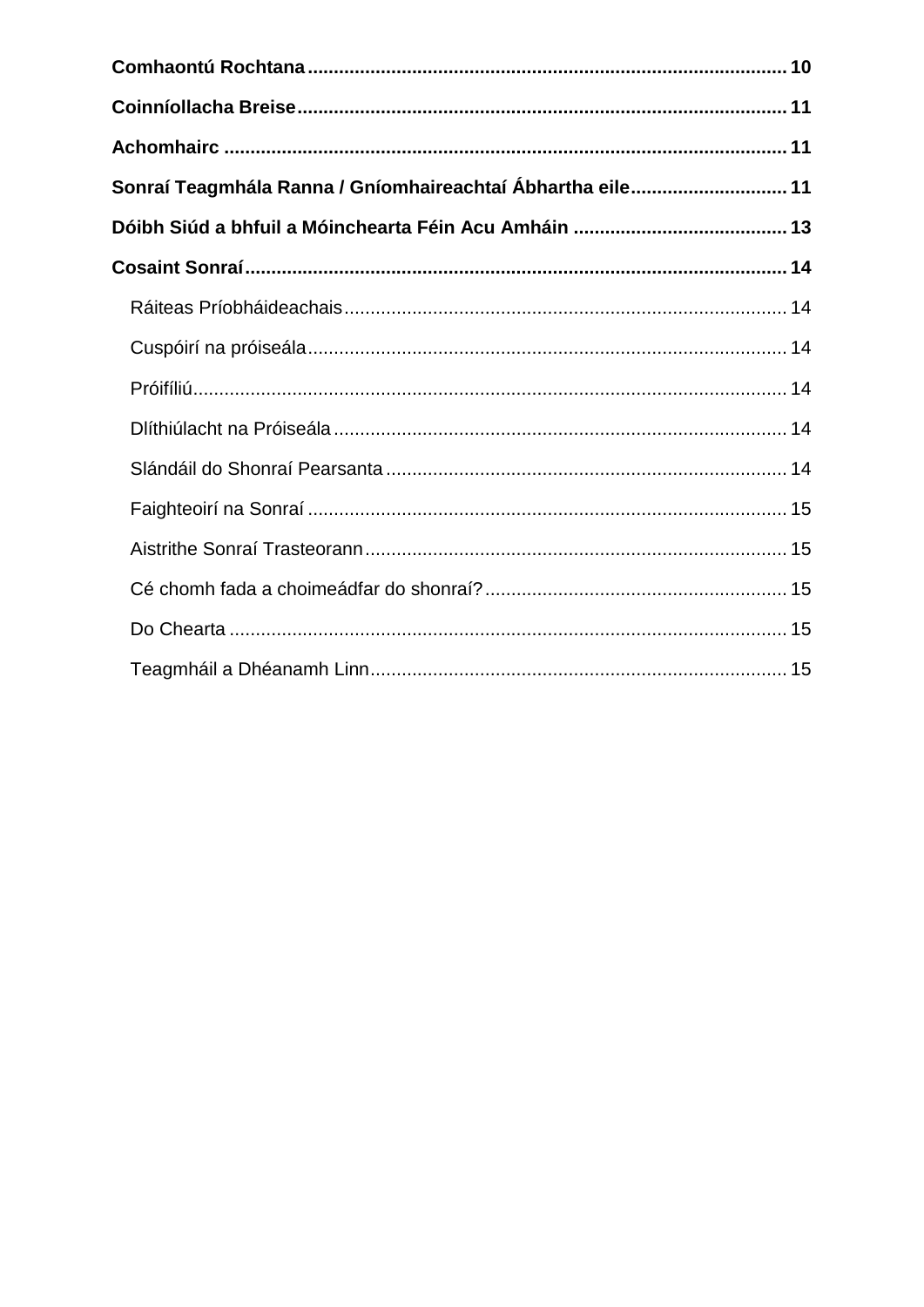# <span id="page-4-0"></span>**Réamhrá**

D'ullmhaigh Aonad Bainistíochta Tailte Portaigh, an tSeirbhís Páirceanna Náisiúnta agus Fiadhúlra (an SPNF) de chuid na Roinne Tithíochta, Rialtais Áitiúil agus Oidhreachta (an RTRÁO) an cháipéis seo mar áis lena chinntiú go mbíonn iarratasóirí ar an eolas ar na riachtanais agus na coinníollacha a bhaineann leis an íocaíocht agus le cabhrú leis an bhfoirm iarratais a líonadh don Scéim Dreasachta Athchóirithe Portach Ardaithe (PRBRIS). Caithfear gach iarratas le páirt a ghlacadh sa scéim a sheoladh ar aghaidh chuig **PRBRIS, An tAonad Bainistíochta Tailte Portaigh, An SPNF, An Roinn Tithíochta, Rialtais Áitiúil agus Oidhreachta, Bóthar an Bhaile Nua, Loch Garman Y35 AP90** sa phost nó ar ríomhphost chuig [prbincentivescheme@housing.gov.ie](mailto:prbincentivescheme@housing.gov.ie) agus beidh cruachóip shínithe le seoladh ar aghaidh ina dhiaidh sin.

Má bhíonn aon cheisteanna ag iarratasóirí maidir lena n-iarratas, seol ríomhphost, le do thoil, chuig [prbincentivescheme@housing.gov.ie](mailto:peatlandsmanagement@housing.gov.ie)

Sa chás go dtagann aon athruithe ar na Téarmaí agus Coinníollacha seo, foilseofar iad ar láithreán gréasáin na Seirbhíse Páirceanna Náisiúnta agus Fiadhúlra de chuid na Roinne, atá ar fáil ag [http:///www.npws.ie](http://www.npws.ie)

# <span id="page-4-1"></span>**Cuspóir na Scéime Dreasachta Athchóirithe Portach Ardaithe (PRBRIS)**

Is é cuspóir na scéime seo úinéirí talún agus sealbhóirí móinchirt a dhreasú trí chúiteamh a chur ar tairiscint go ndéanfar a gceapacha a athchóiriú.

Is éard a bhainfidh le hathchóiriú ná dambaí móna agus/nó plaisteacha a ionsá chun draenacha a bhlocáil (ar an bportach ard go príomha) agus/nó bundú díge nó ceall a shuiteáil a ardóidh an maoschlár laistigh den mhóin ag láthair na ndraenacha. Nuair a choimeádtar an maoschlár laistigh de 10 cm ón dromchla, bíonn na dálaí oiriúnach go dtiocfaidh forbairt ar ghnáthóga an phortaigh ardaithe laistigh de na limistéir seo.

Cabhróidh athchóiriú an líonra SAC/NHA le hÉirinn ár sprioc náisiúnta chaomhantais a bhaint amach chun portaigh ardaithe a athchóiriú laistigh den líonra go mbainfidh siad stádas caomhnaithe fabhrach amach agus cabhróidh sé le gealltanas na hÉireann faoin Treoir maidir le Gnáthóga go mbeidh líonra portaigh ardaithe ann a chaomhnaíonn sampla ionadaíoch de phortach ardaithe in Éirinn atá inbhuanaithe amach anseo.

Is féidir teacht ar shonraí breise ar phortaigh ardaithe a athchóiriú sa Phlean Bainistíochta Náisiúnta Limistéar faoi Chaomhnú Speisialta Portach Ardaithe 2017- 2022 agus san fhoilseachán Dea-Chleachtas i bPortaigh Ardaithe a Athchóiriú in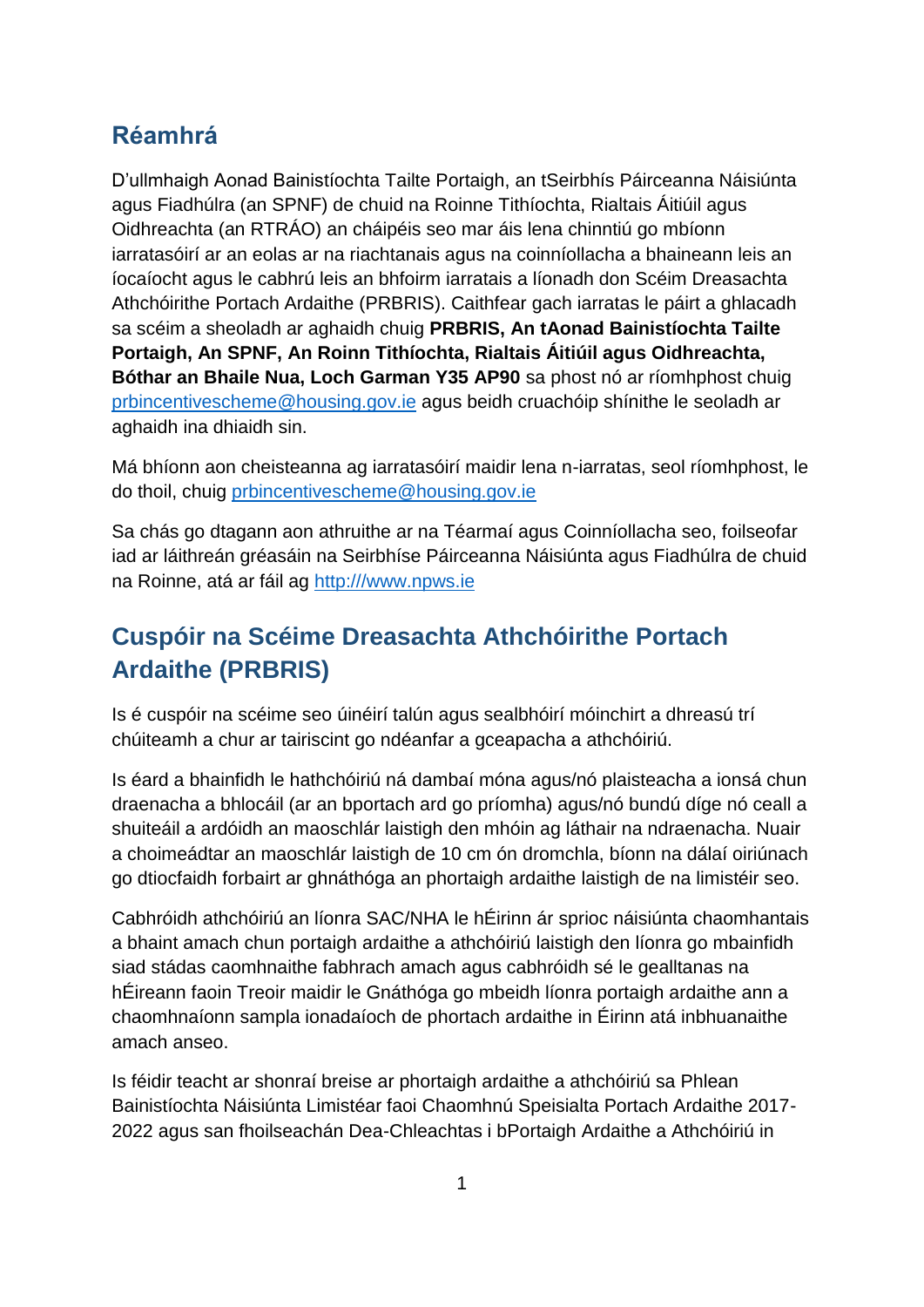Éirinn foilseachán ar an láithreán gréasáin [https://www.npws.ie/peatlands-and-turf](https://www.npws.ie/peatlands-and-turf-cutting/management-plans)[cutting/management-plans](https://www.npws.ie/peatlands-and-turf-cutting/management-plans)

## <span id="page-5-0"></span>**Forálacha Ginearálta**

- **a)** Riarfaidh an tAonad Bainistíochta Tailte Portaigh, Seirbhís Páirceanna Náisiúnta agus Fiadhúlra (an SPNF) na Roinne Tithíochta, Rialtais Áitiúil agus Oidhreachta an scéim
- **b)** Tá rannpháirtíocht sa scéim deonach
- **c)** Déanfar seiceálacha riaracháin ar gach iarratas sula ndéanfar íocaíochtaí faoin scéim

# <span id="page-5-1"></span>**Sainmhíniú**

### <span id="page-5-2"></span>**Chun críocha na scéime seo:**

- Ciallóidh **"ABTP"** an tAonad Bainistíochta Tailte Portaigh
- Ciallóidh **"an SPNF"** an tSeirbhís Páirceanna Náisiúnta agus Fiadhúlra
- Ciallóidh **"an RTRÁO"** an Roinn Tithíochta, Rialtais Áitiúil agus Oidhreachta
- Ciallóidh **"an tAire"** an tAire Tithíochta, Rialtais Áitiúil agus Oidhreachta
- Ciallóidh **"Scéim"** an Scéim Dreasachta Athchóirithe Portach Ardaithe
- Ciallóidh **"SCDP"** an Scéim um Cheannach Deonach Portaigh
- Ciallóidh **"CTCCS"** an Scéim Chúitimh Scoir de Bhaint Móna
- Ciallóidh **"SAC"** Limistéar faoi Chaomhnú Speisialta
- Ciallóidh **"NHA"** Limistéar Oidhreachta Nádúrtha
- Ciallóidh **"ÚCM"** an tÚdarás Clárúcháin Maoine
- Ciallóidh **"RTBM"** an Roinn Talmhaíochta, Bia agus Mara
- Ciallóidh **"RGCS"** an Rialachán Ginearálta um Chosaint Sonraí
- Ciallóidh **"BNM"** Bord na Móna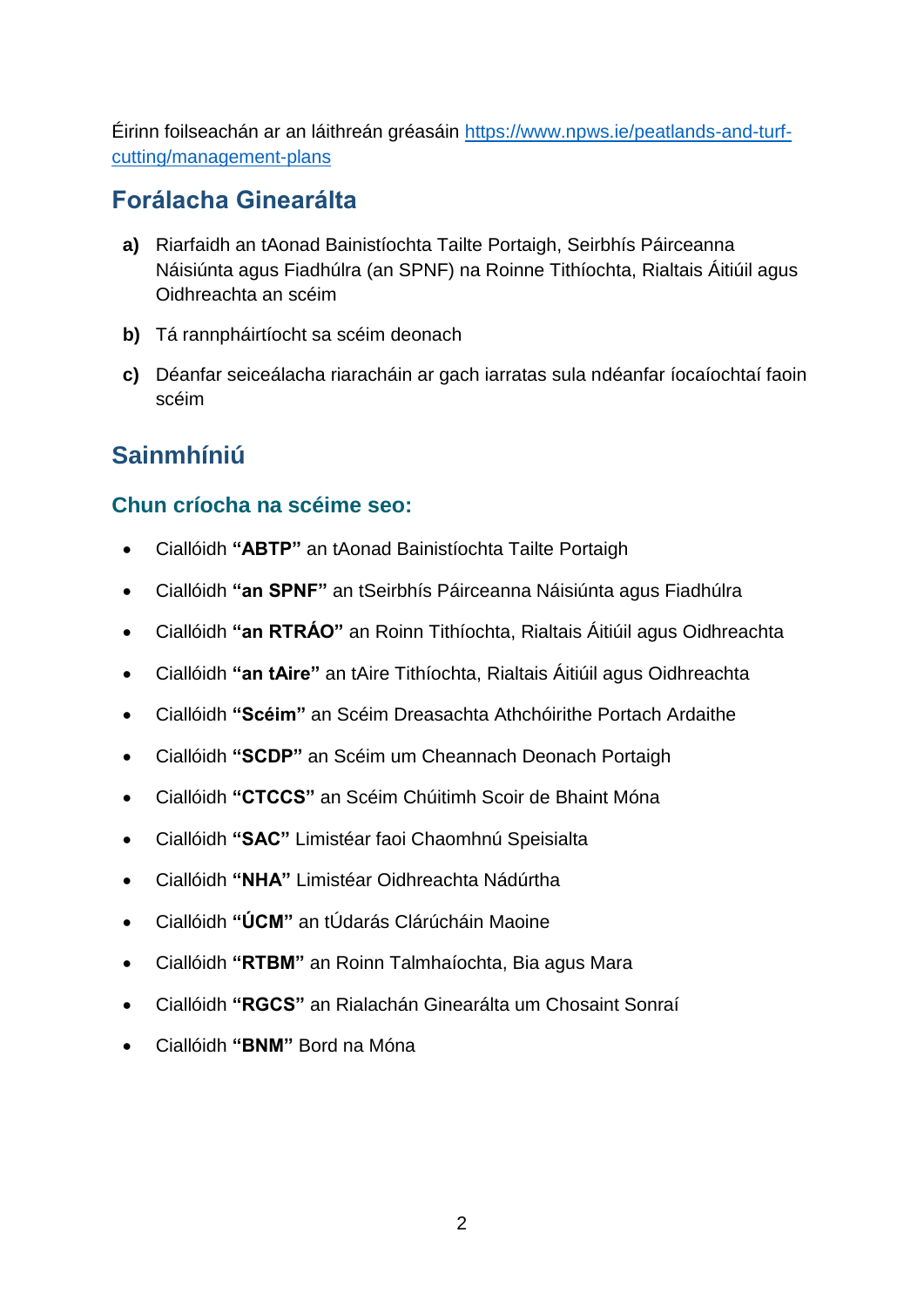# <span id="page-6-0"></span>**Coinníollacha na Scéime**

#### <span id="page-6-1"></span>**Cé ar féidir leis cur isteach air?**

Tá an Scéim Dreasachta Athchóirithe Portach Ardaithe (PRBRIS) ar fáil d'iarratais ó shealbhóirí ruílse, feo simplí agus móinchirt a mb'fhéidir go n-imreoidh oibreacha athchóirithe tionchar ar a dtalamh nó a gcearta nó ar a dteastaíonn rochtain chun tabhairt faoi bhearta athchóirithe ar thalamh laistigh de na láithreáin seo mar chuid den chlár náisiúnta athchóirithe do Limistéir faoi Chaomhnú Speisialta (SACanna) agus Limistéir Oidhreachta Nádúrtha (NHAanna) portach ardaithe.

# <span id="page-6-2"></span>**Cáilitheacht**

### <span id="page-6-3"></span>**Laistigh den Limistéar faoi Chaomhnú Speisialta (SAC)/Limistéar Oidhreachta Nádúrtha (NHA)**

- **(i)** Beidh gach sealbhóir ruílse, feo simplí agus móinchirt laistigh den SAC/NHA incháilithe iarratas a dhéanamh faoin scéim ar thalamh phortaigh, seachas iarratasóirí cáilitheacha faoin Scéim um Cheannach Deonach Portaigh (VBPS), an Scéim Cúitimh um Cheannach Deonach Portaigh (CTCCS) nó aon iarscéimeanna cúitimh talamh phortaigh na Roinne ina bhfuarthas íocaíocht don **cheapach chéanna thalún** laistigh den SAC/NHA.
- **(ii)** D'fhéadfadh na tailte siúd cáiliú don scéim. e.g. talamh ghlas nó talamh dhonn laistigh den SAC/NHA i dtaca le haon ghabháltais neamhthalamh phortaigh laistigh den SAC/NHA, lena mbaineann stádas tuartha drochthionchair ag eascairt as bearta athchóirithe nó, faoi chúinsí teoranta, lena mbaineann tábhacht straitéiseach leis na spriocanna foriomlána bainistíochta agus athchóirithe don láithreán, ar mhaithe le rochtain bhunriachtanach agus leis na spriocanna caomhantais náisiúnta a bhaint amach le haghaidh portaigh ardaithe.

#### <span id="page-6-4"></span>**Lasmuigh den SAC/NHA**

- **(i)** D'fhéadfadh aon ghabháltais talún lasmuigh den SAC/NHA, lena mbaineann stádas tuartha drochthionchair ag eascairt as bearta athchóirithe, cáiliú don scéim, e.g. talamh ghlas nó talamh dhonn in aice an SAC/NHA.
- **(ii)** Mura bhfuil aon stádas tionchair tuartha ag gabháltas talún, ní cháileoidh sé don scéim, seachas i gcásanna teoranta. Má bhaineann tábhacht straitéiseach leis na tailte i dtaobh na spriocanna foriomlána bainistíochta agus athchóirithe don láithreán, ar mhaithe le rochtain bhunriachtanach agus leis na spriocanna caomhantais náisiúnta a bhaint amach le haghaidh portaigh ardaithe, d'fhéadfadh na tailte siúd a bheith incháilithe.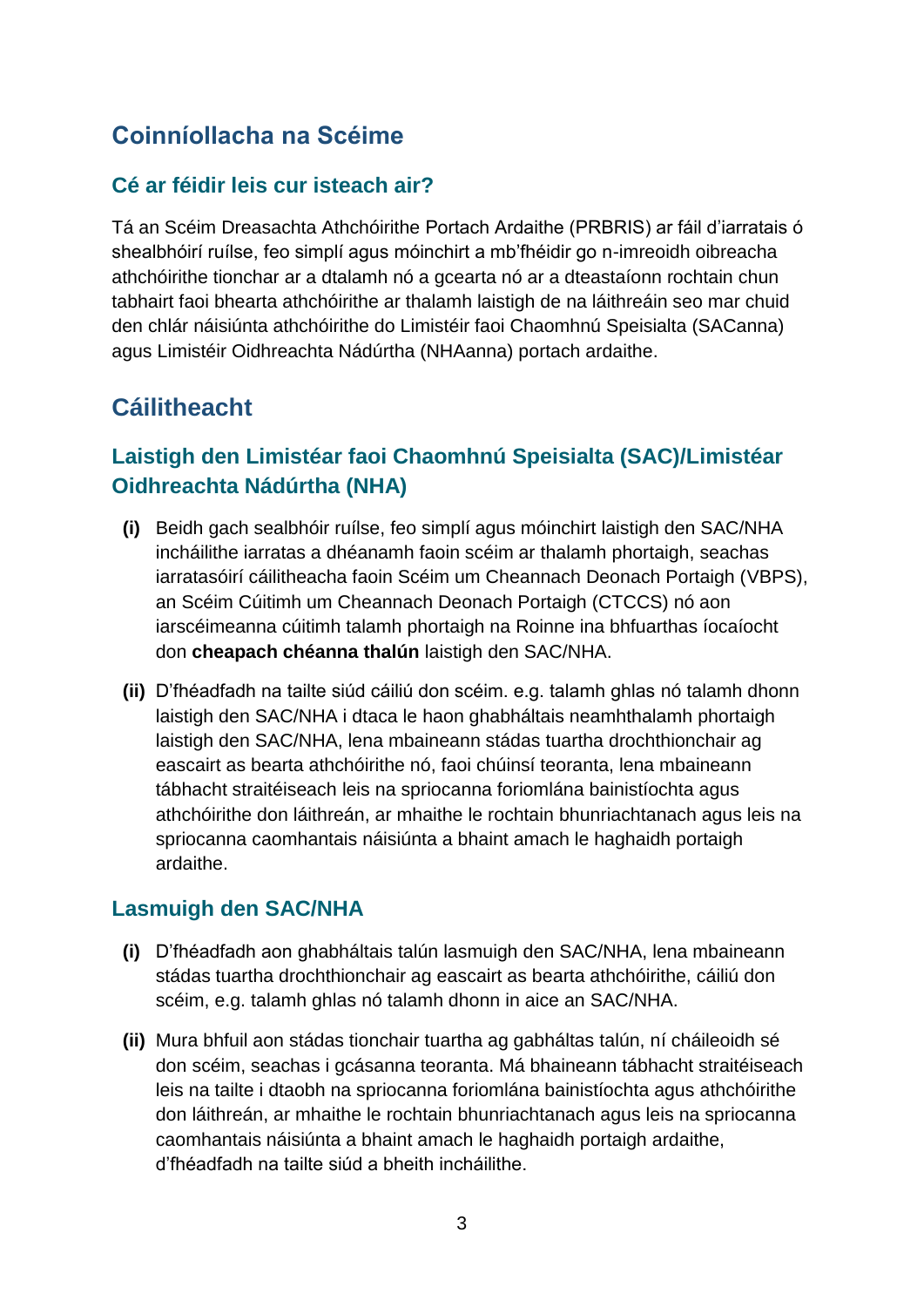\***Caithfidh go raibh gach teideal faoi sheilbh nó caithfidh go bhfuil an teideal á aistriú an 1 Meitheamh 2021 nó roimhe sin.**

### <span id="page-7-0"></span>**An Scéim um Cheannach Deonach Portaigh nó Iar-Scéimeanna Tailte Portaigh Eile**

**(i)** Ní cháileoidh iarratasóirí rathúla ar an Scéim um Cheannach Deonach Portaigh (VBPS) nó ar iar-scéimeanna tailte portaigh eile má fuair siad cúiteamh maidir le talamh atá le hathchóiriú (d'fhéadfadh eisceachtaí áirithe a bheith i gceist, ar nós má tá úinéireacht ag an iarratasóir ar an VBPS ar an bhfeo simplí go fóill).

#### <span id="page-7-1"></span>**An Scéim Chúitimh Scoir de Bhaint Móna (CTCCS)**

- **(i)** Beidh iarratasóirí rathúla ar an CTCCS a bhfuil tailte breise acu, i.e. talamh ghlas nó dhonn, nach mbaineann lena n-iarratas ar an CTTCS incháilithe iarratas a dhéanamh faoin Scéim seo ar na tailte breise seo.
- **(ii)** Beidh iarratasóirí neamhrathúla ar an CTCCS, ar bhunús móin a bhaint i rith na tréimhse 5 bliana roimh na critéir cháilitheacha scoir (lucht bainte móna neamhghníomhach), incháilithe iarratas a dhéanamh faoin scéim seo.
- **(iii)** Ní cháileoidh iarratasóirí rathúla ar an CTCCS ar thalamh phortaigh laistigh den SAC/NHA don scéim seo don cheapach/na ceapacha/na tailte céanna portaigh.

#### <span id="page-7-2"></span>**Scéimeanna Eile**

**(i)** Le bheith incháilithe íocaíocht a fháil, níor cheart na tailte a bhfuil éileamh á dhéanamh dóibh a bheith mar chuid de scéim íocaíochta nó scéim cúitimh a chuireann aon Roinn nó gníomhaireacht eile rialtais ar fáil.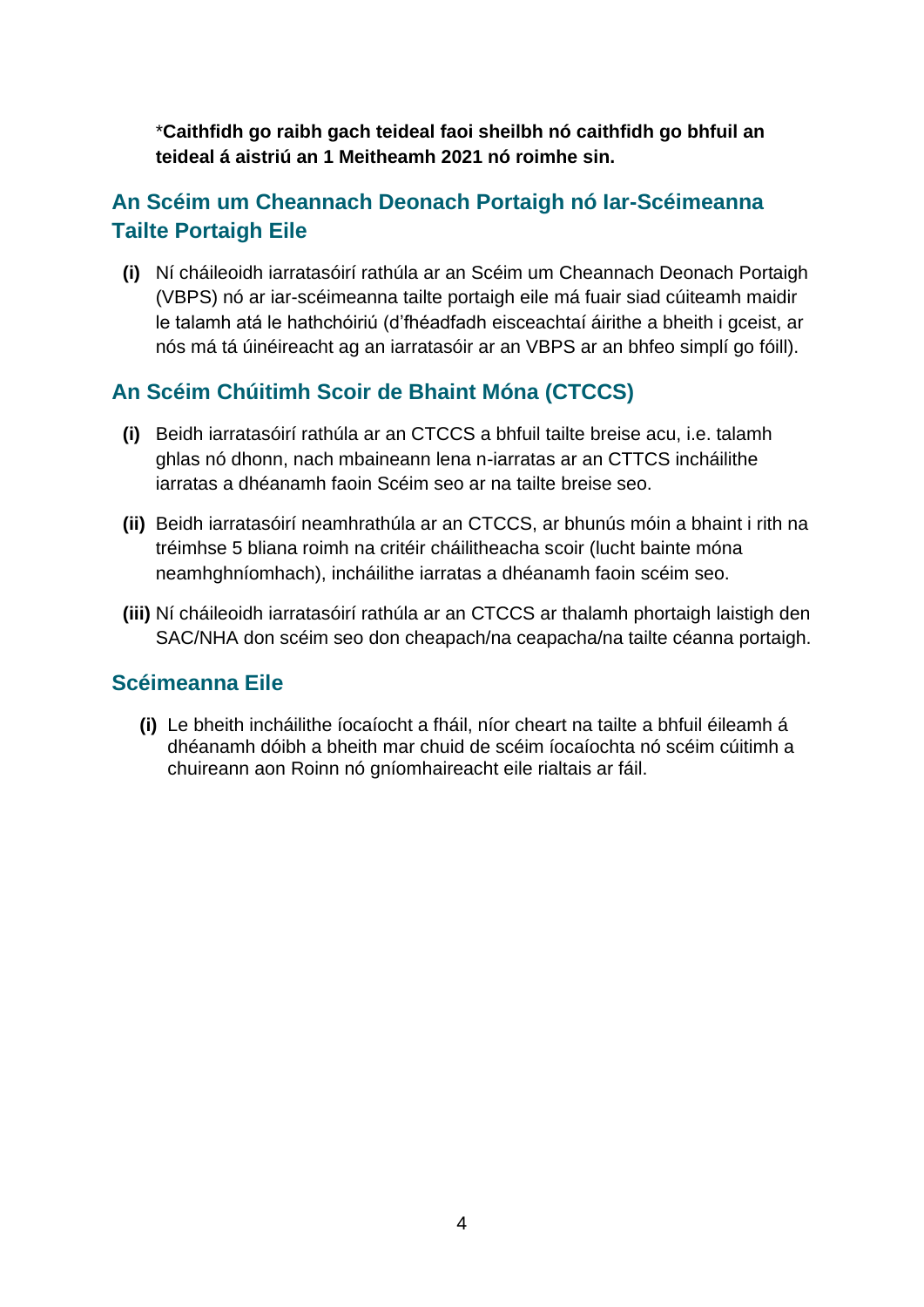# <span id="page-8-0"></span>**Critéir Cháilitheacha**

### <span id="page-8-1"></span>**Talamh Phortaigh**

Caithfidh gach iarratasóir leas dlíthiúil a bheith acu sa cheapach phortaigh trí theideal ruílse, móincheart nó teideal feo shimplí. (Ní dhéanfar íocaíocht ach leis an sealbhóir teideal ruílse, an sealbhóir feo shimplí agus an sealbhóir móinchirt agus ní dhéanfar é le daoine muinteartha breise).

- **(i)** Níor cheart go mbeadh an móincheart ar an láithreán ídithe i gcás sealbhóirí móinchirt.
- **(ii)** Beidh fianaise dhoiciméadach ag teastáil leis an leas dlíthiúil sa cheapach phortaigh a léiriú.
- **(iii)** Caithfidh nach bhfuil aon mhóin á baint go leanúnach ar an gceapach phortaigh.

### <span id="page-8-2"></span>**Talamh Ghlas nó Talamh Dhonn**

Caithfidh leas dlíthiúil a bheith ag gach iarratasóir sa talamh trí theideal ruílse agus beidh fianaise dhoiciméadach ag teastáil leis an leas dlíthiúil a léiriú. Iontrálfar conradh díola nó a mhacasamhail de shocrú dlíthiúil nó comhaontú bainistíochta nó léasa talún idir an tAire agus an t-úinéir talún.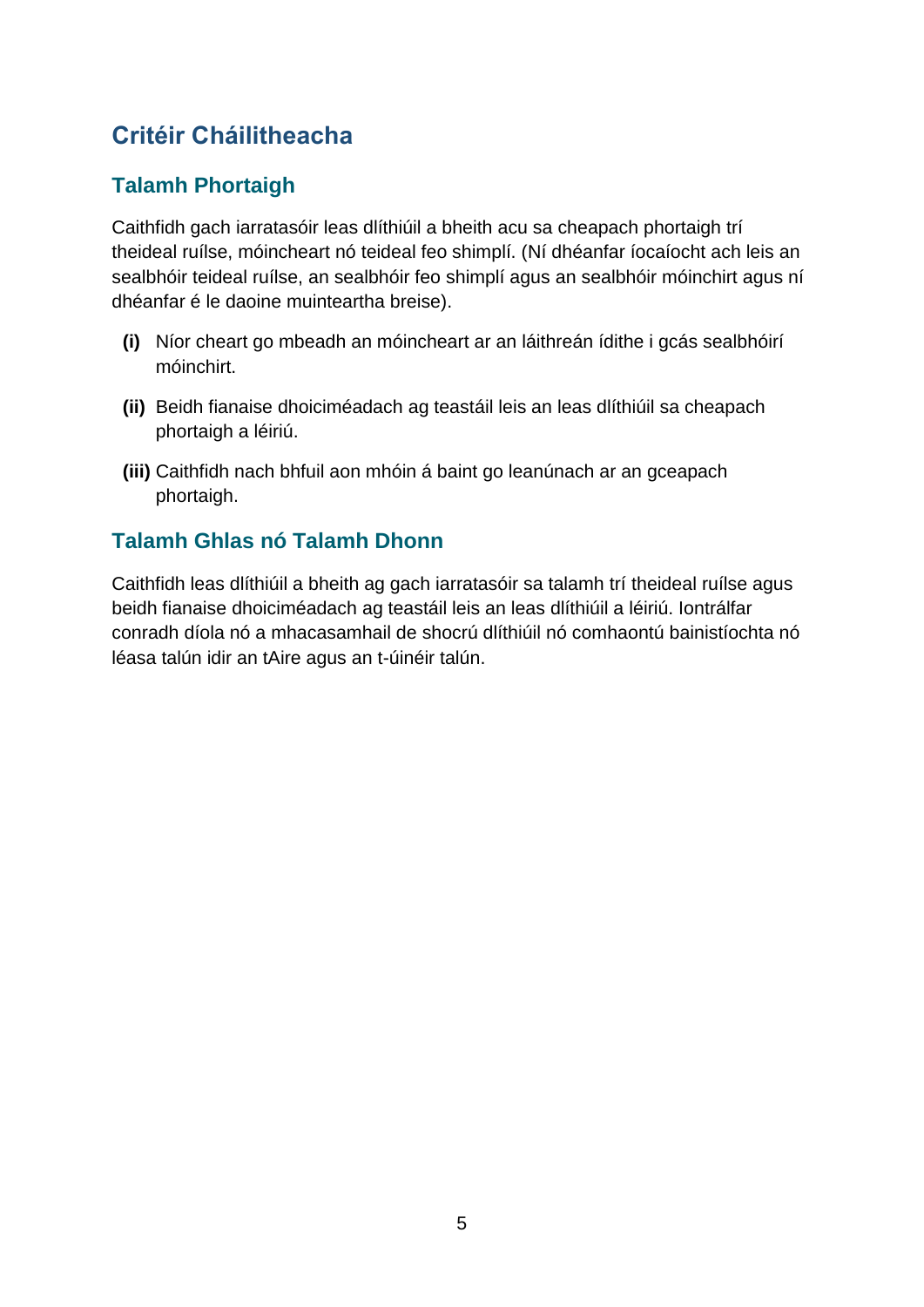# <span id="page-9-0"></span>**Rátaí Íocaíochta**

### <span id="page-9-1"></span>**Íocaíochtaí Dreasachta le Bearta Athchóirithe Talamh Phortaigh a Éascú:**

- **a)** Ráta cúitimh aonuaire bunaithe ar achar talún **€1,450 in aghaidh an heicteáir** (€587 in aghaidh an acra) a íoc le sealbhóirí teideal ruílse laistigh de SAC nó NHA lena éascú bearta athchóirithe (draenacha a bhlocáil, go príomha) a dhéanamh ar a dtailte agus nach bhfuil íocaíocht á fáil acu faoin CTCCS don talamh atá á hathchóiriú agus nuair a d'fhéadfadh na bearta tionchar a imirt ar na tailte. Nuair a bhíonn sealbhóirí feo shimplí agus móinchirt araon ann, roinnfí an €1,450 in aghaidh an heicteáir 85% / 15% i bhfabhar shealbhóir an mhóinchirt; (caithfidh nach bhfuil an móincheart ídithe ar an gceapach).
- **b)** I gcás na ndaoine siúd a bhfuil scaireanna coimíneachta acu ar thalamh phortaigh, déanfar íocaíocht nua aonuaire **€1,450 in aghaidh an heicteáir** (i gcás talamh ruílse) agus bíonn gach scairshealbhóir laistigh den choimíneacht laistigh den limistéar athchóirithe i dteideal ráta pro-rata na híocaíochta sin a fháil i gcomhréir lena sciar. Ní bhainfeadh seo ach leis na scairshealbhóirí coimíneachta nach bhfuil íocaíochtaí á bhfáil acu cheana féin faoin CTCCS.
- **c)** Maidir leis na rátaí cúitimh seo, déanfar **ar a laghad €1,000** agus **€15,000, ar a mhéid**, a íoc le gach duine aonair in aghaidh an láithreáin SAC/NHA.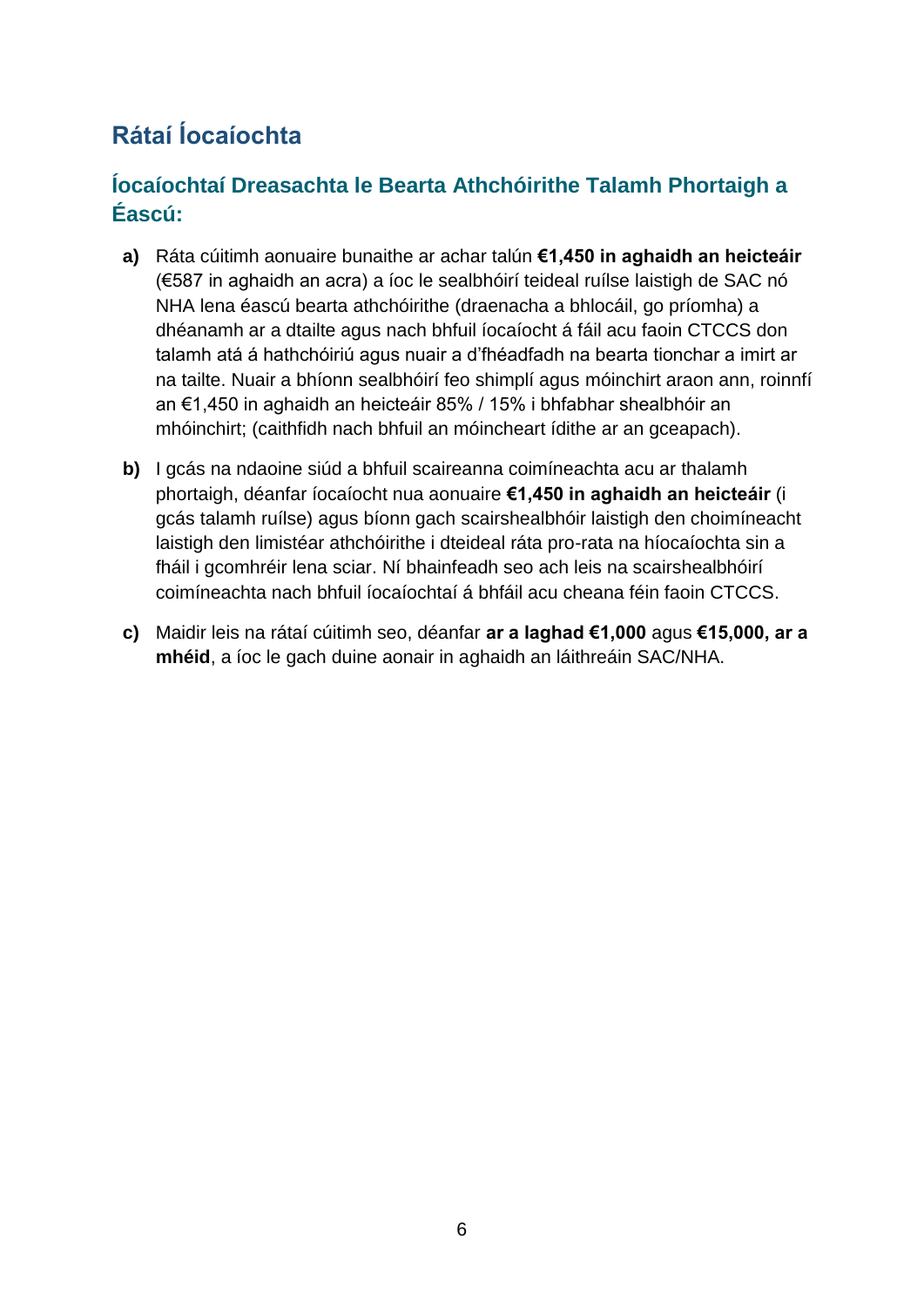# <span id="page-10-0"></span>**Tailte a Cheannach, Comhaontuithe Bainistíochta/Léasa Talún**

### <span id="page-10-1"></span>**Portach Ard/Portach Réitithe Neamh-Mhíntírithe**

**€7,913 don chéad heicteár** (€3,500 don chéad acra agus €3,000 do gach acra ina dhiaidh sin) agus **€7,413 in aghaidh an heicteáir ina dhiaidh sin** chun an portach ard/an portach réitithe neamh-mhíntírithe a cheannach nach mbaineann le gabháltais talmhaíochta/foraoiseachta, nuair atá an ceannach straitéiseach agus nuair a chuirfidh sé leis an gclár athchóirithe. Tá na rátaí seo ar aon le rátaí na Scéime um Cheannach Deonach Portaigh de chuid na Roinne.

### <span id="page-10-2"></span>**Talamh Féaraigh/Tailte Talmhaíochta/Portach Réitithe Míntírithe**

**€18,970 in aghaidh an heicteáir** (€7,677 in aghaidh an acra) chun talamh féaraigh/tailte talmhaíochta/portach réitithe míntírithe a cheannach ar dóchúil go nimreoidh na bearta athchóirithe tionchar orthu, agus d'fhéadfadh na tailte sin a laistigh nó lasmuigh de SAC nó NHA.

#### <span id="page-10-3"></span>**Portach Neamh-Ard Draenáilte**

**€9,884 in aghaidh an heicteáir** (€4,000 in aghaidh an acra) chun tailte portaigh neamh-arda a cheannach laistigh de nó ar imill SAC NÓ NHA ar dóchúil go nimreoidh na bearta athchóirithe tionchar orthu agus a bhaineann le gabháltas talmhaíochta/foraoiseachta i ngar agus a bheadh in ann tacú le hinnilt shéasúrach.

#### <span id="page-10-4"></span>**Móinchearta**

Níl súil leis nach gceannófar ach Móinchearta mar chuid den scéim seo.

#### <span id="page-10-5"></span>**Comhaontú Bainistíochta Talún**

Beartaítear comhaontú bainistíochta talún a reáchtáil mar scéim phíolótach faoin PRBRIS. Do thailte é seo a bhainisteofaí i gcomhthéacs na n-oibreacha athchóirithe (bhainfeadh seo le talamh féaraigh/tailte talmhaíochta/portach réitithe míntírithe agus tailte portaigh neamh-arda), a bhféadfadh na tailte sin a bheith laistigh de nó ar imill SAC nó NHA.

D'iontrálfaí aon chomhaontú léasa/bainistíochta talún inar iontráladh, a d'éascódh an talamh a bhainistiú i gcomhar leis na bearta athchóirithe a chur i bhfeidhm, ar feadh tréimhse nach faide ná **15 bliana agus d'íocfaí ráta uasta €300 in aghaidh an acra sa bhliain** (arb ionann sin agus €4,500 in aghaidh an acra, ar an iomlán).

Chun na tailte a athchóiríodh a chosaint, beidh ar an úinéir talún comhaontú scríofa a iontráil leis an Aire gan cur isteach go brách ar shláine hidreolaíoch nó éiceolaíochta na dtailte.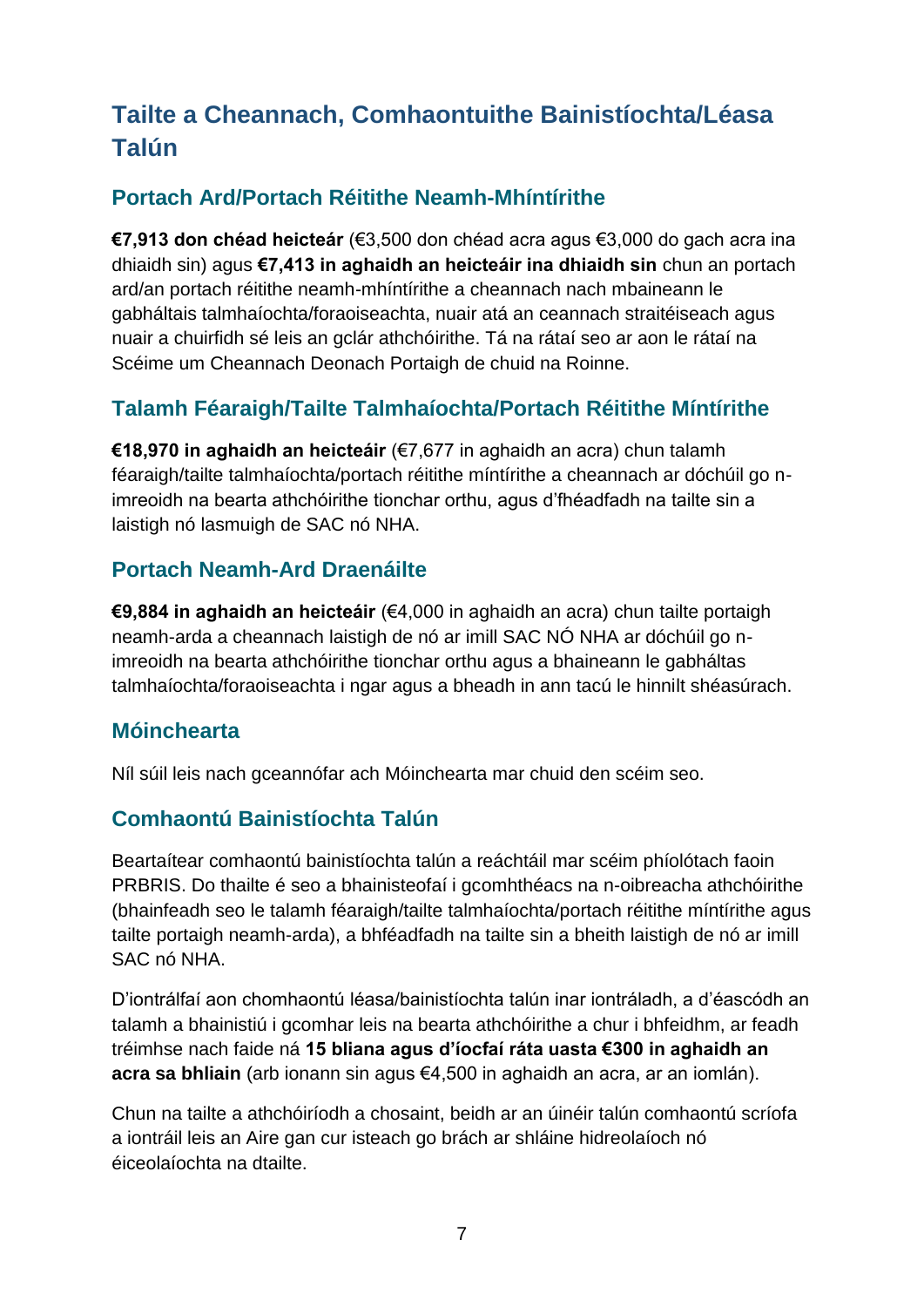Chuirfí deireadh leis an gcomhaontú dá gcuirfí na tailte san áireamh i scéim talmhaíochta eile, le híocaíochtaí cúitimh dhúbailte a sheachaint nó má chuirtear isteach ar na tailte athchóirithe in aghaidh théarmaí an léasa/an chomhaontaithe bainistíochta talún.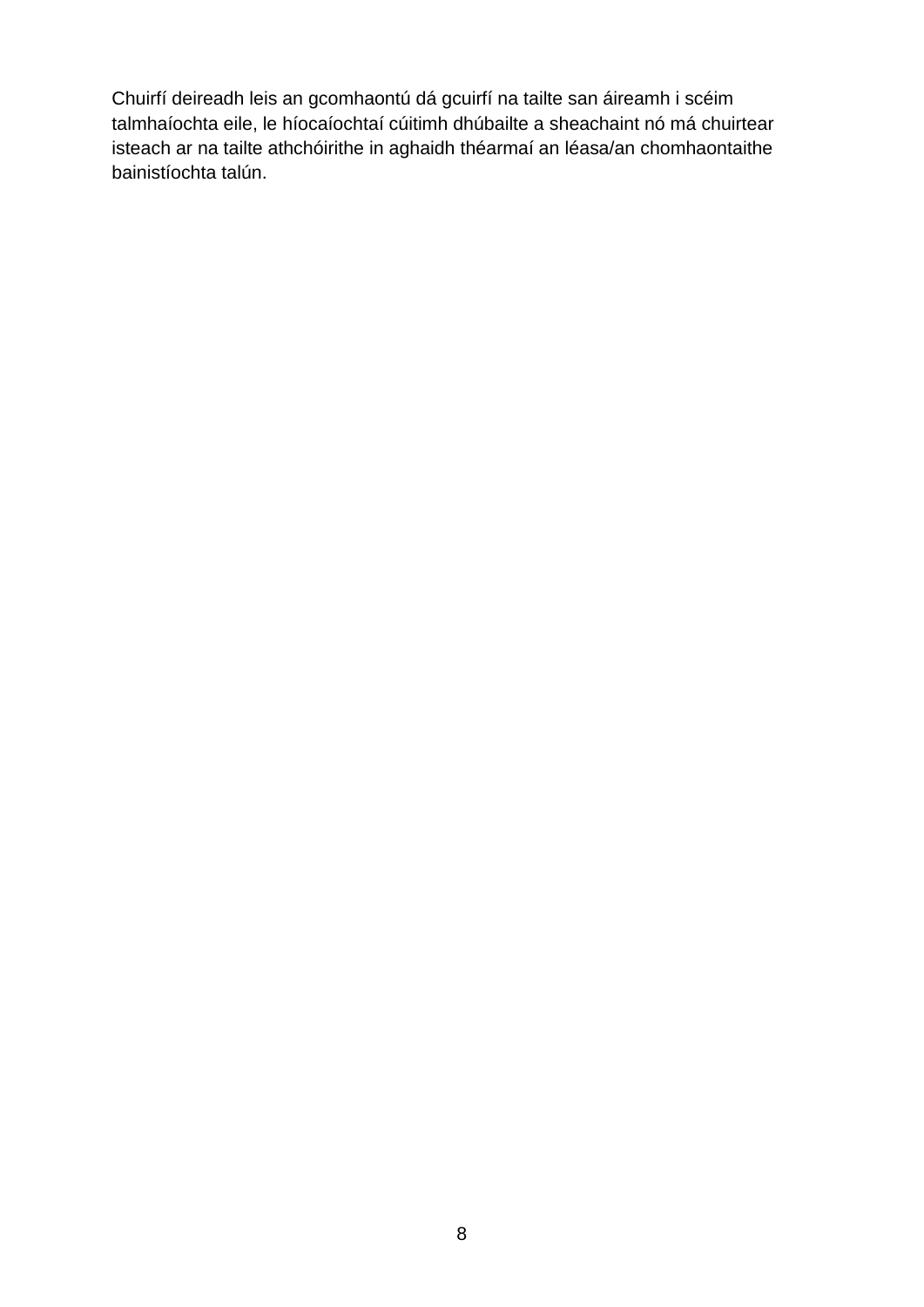# <span id="page-12-0"></span>**Cáin Ghnóthachan Caipitiúil**

Tá íocaíochtaí dreasachta agus suimeanna a fuarthas chun talamh agus móincheart a cheannach faoin Scéim Dreasachta Athchóirithe Portach Ardaithe díolmhaithe ó Cháin Ghnóthachan Caipitiúil de réir an Achta Airgeadais, 2016

### <span id="page-12-1"></span>**Nós Imeachta Iarratais**

Caithfear iarratais líonta a sheoladh ar aghaidh sa phost chuig:

An Scéim Dreasachta Athchóirithe Portach Ardaithe,

An tAonad Bainistíochta Tailte Portaigh,

AN SPNF

An Roinn Tithíochta, Rialtais Áitiúil agus Oidhreachta,

Bóthar an Bhaile Nua,

Loch Garman Y35 AP90

# <span id="page-12-2"></span>**Freagracht an Iarratasóra**

Beidh an t-iarratasóir freagrach as cur amach a bheith aige/aici féin ar Théarmaí agus Coinníollacha na Scéime.

Nuair a dhéanann an rannpháirtí ráiteas bréagach nó míthreorach nó má choimeádann siad eolas bunriachtanach siar, ar mhaithe le híocaíocht a fháil faoin Scéim seo lena mbaineann na téarmaí agus coinníollacha seo, is féidir deireadh a chur lena rannpháirtíocht sa Scéim agus aisíocfar aon airgead a íocadh.

Má fhaigheann an rannpháirtí nó daoine eile a ghníomhaíonn leo féin nó le chéile, íocaíochtaí dreasachta faoin Scéim seo ar bhealaí calaoiseacha, d'fhéadfadh go gcuirfear an dlí ar na daoine siúd.

Ní dhéanfar aon íocaíocht i bhfabhar tairbhithe nuair a dheimhníonn an Roinn gur chruthaigh siad na coinníollacha go saorga a theastaíonn chun na híocaíochtaí siúd a fháil ag féachaint le buntáiste a bhaint amach in aghaidh chuspóirí na Scéime.

Ní dhéanfaidh rannpháirtíocht sa scéim seo do cheart maoine a athrú.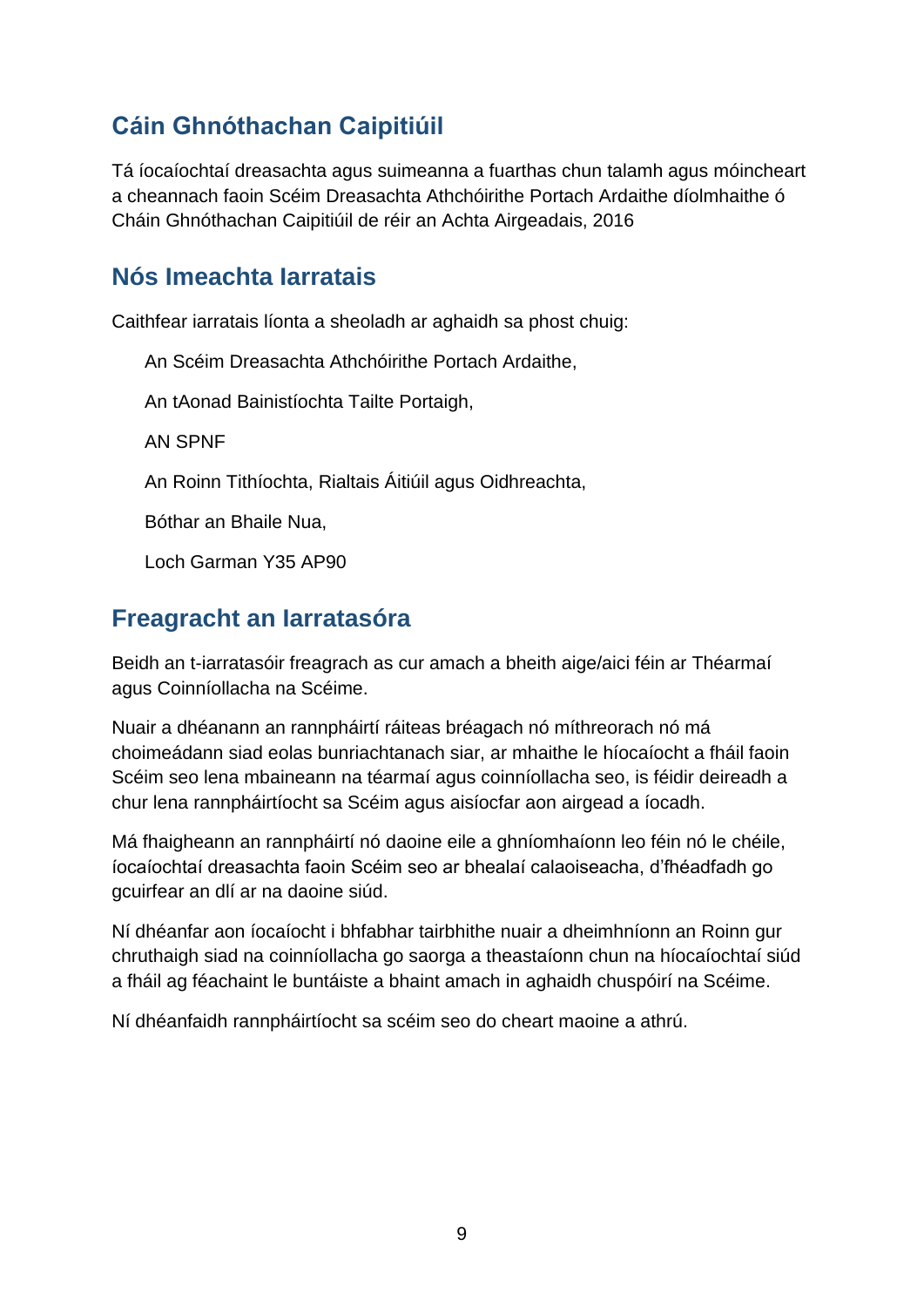# <span id="page-13-0"></span>**Comhaontú Rochtana**

Caithfidh gach iarratasóir rathúil comhaontú rochtana a shíniú a bhronnann rochtain ar an Aire, fostaithe, conraitheoirí, fochonraitheoirí nó gníomhairí an Aire ar na tailte ar a dtabharfar faoi oibreacha athchóirithe. Seolfar seo ar aghaidh lena chur i gcrích i ndiaidh go gceadófar thú páirt a ghlacadh sa scéim.

Déanfar íocaíochtaí le hiarratasóirí rathúla trí Ríomhaistriú Airgid (EFT) le cuntas bainc ainmnithe.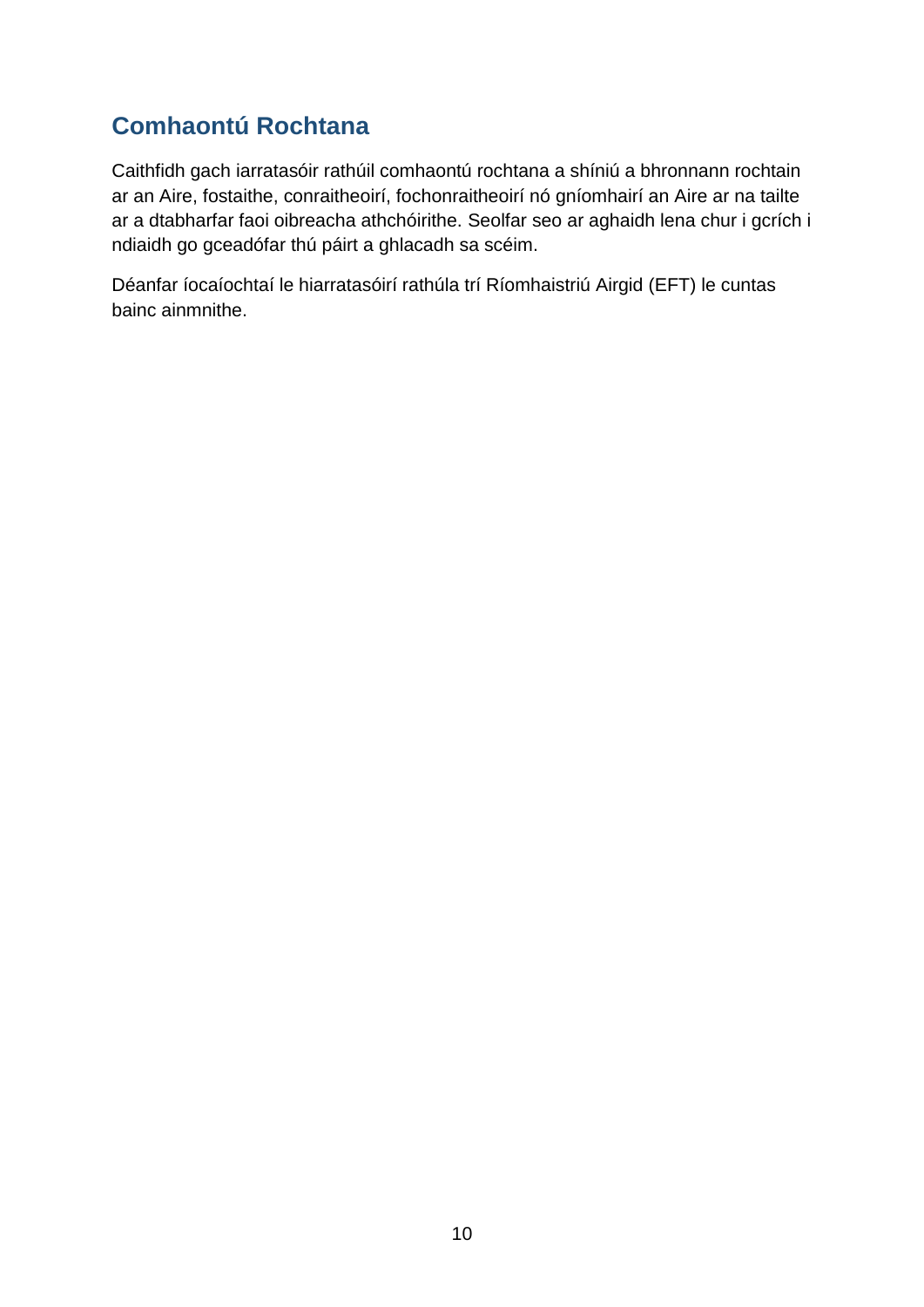# <span id="page-14-0"></span>**Coinníollacha Breise**

Is féidir leis an Aire coinníollacha breise a leagan amach ag aon tráth faoin Scéim seo. Tá an ceart ar cosaint ag an Aire na nósanna imeachta a athrú ó thráth go chéile a bhfuiltear le cloí leo agus an Scéim á hoibriú.

# <span id="page-14-1"></span>**Achomhairc**

Más mian le hiarratasóir cinneadh na Roinne a achomharc faoin PRBRIS, ba cheart an t-achomharc a sheoladh i scríbhinn **laistigh de 15 lá oibre i ndiaidh an bhunchinnidh** chuig:

Achomhairc an PRBRIS,

An tAonad Bainistíochta Tailte Portaigh,

AN SPNF

An Roinn Tithíochta, Rialtais Áitiúil agus Oidhreachta,

Bóthar an Bhaile Nua,

Loch Garman Y35 AP90

Tabharfar fógra scríofa don iarratasóir faoi thoradh an achomhairc.

# <span id="page-14-2"></span>**Sonraí Teagmhála Ranna / Gníomhaireachtaí Ábhartha eile**

Le cóip dheimhnithe a fháil den fhóilió le léarscáileanna (plean teidil); déan teagmháil leis **an Údarás Clárúcháin Maoine (a ÚCM)**:

An ÚCM, Bóthar Chorcaí, Port Láirge

Guthán: (051) 303 000 nó Glao Áitiúil 1890 333 001

An ÚCM, Bóthar an Mhachaire Ghailf, Ros Comáin

nó

An ÚCM, Sráid na Seansaireachta, Baile Átha Cliath 7

Guthán: (01) 670 nó Glao Áitiúil 1890 333 001

Más **móincheart comhghabhálach** atá sa mhóincheart, **caithfidh** an t-iarratasóir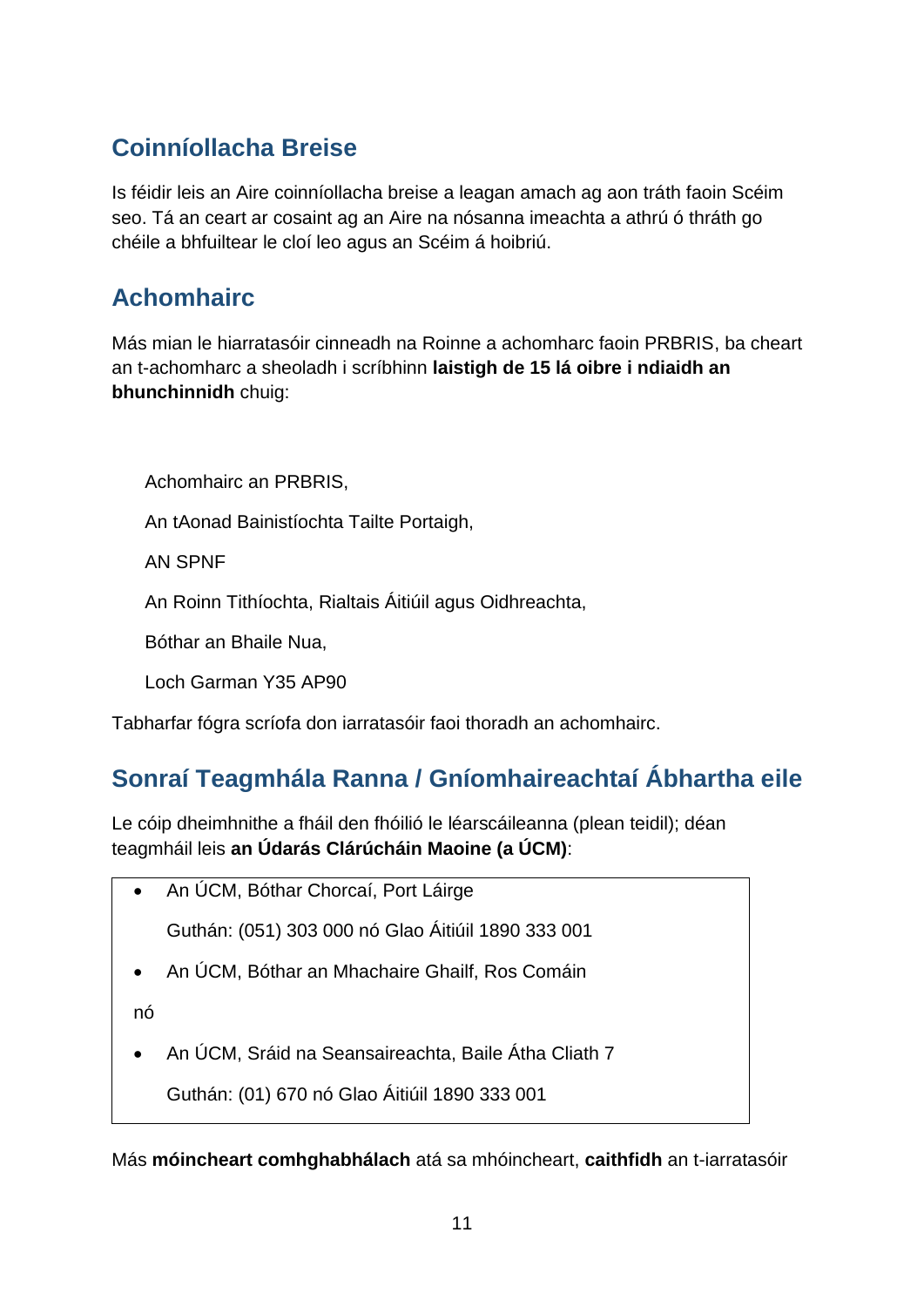léarscáil Ghnéithe Speisialta a sholáthar (atá ar fáil freisin ón Údarás Clárúcháin Maoine freisin) ar a léirítear go soiléir an réadmhaoin agus imlíne dhearg timpeall air.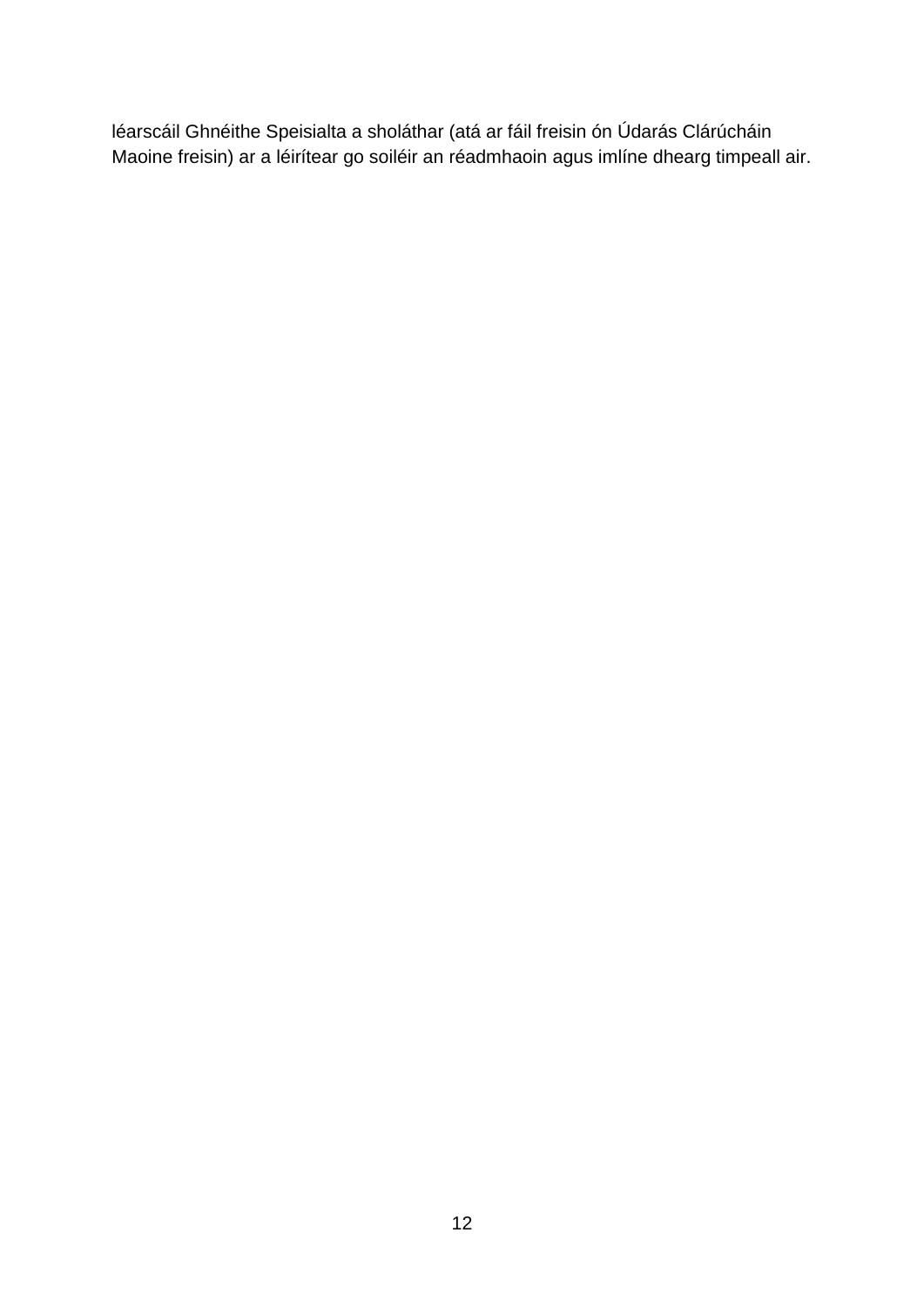# <span id="page-16-0"></span>**Dóibh Siúd a bhfuil a Móinchearta Féin Acu Amháin**

Más dócha gur bhronn **Coimisiún Talún na hÉireann** nó **Bord na gCeantar Cúng** an móincheart, is féidir cuardach a dhéanamh féachaint an bhfuil **Comhaontú Q3**  ann i d'ainm nó in ainm do theaghlaigh. Is féidir an cuardach seo a iarraidh ón **mBrainse Tailte** ag **an Roinn Talmhaíochta, Bia agus Mara (an RTBM):**

| An Brainse Tailte,                                  |
|-----------------------------------------------------|
| An Roinn Talmhaíochta, Bia agus Mara (an RTBM),     |
| Sráid Fhearnáin,                                    |
| An Cabhán                                           |
| Guthán: (049) 436 8200 nó Glao Áitiúil 1890 200 508 |

I ndiaidh an cuardach seo a dhéanamh nó más eol don Iarratasóir cheana féin go mbaineann an móincheart le tailte Choimisiún Talún na hÉireann trí **Chomhaontú Q3**, ba cheart an méid seo a leanas a ordú i scríbhinn ón **mBrainse Taifead** ag **an Roinn Talmhaíochta, Bia agus Mara (an RTBM)**, tar éis an táille chuí a íoc:

- **1.** cóip dheimhnithe de **Chomhaontú Q3** agus
- **2.** léarscáil de cheapach an mhóinchirt.

An Brainse Taifead,

An Roinn Talmhaíochta, Bia agus Mara (an RTBM),

Aonad 11, Eastát Tionsclaíochta Cluain Maighneáin,

Port Laoise,

Contae Laoise

Guthán: (057) 863 4988

nó seol ríomhphost chuig recordsbranch@agriculture.gov.ie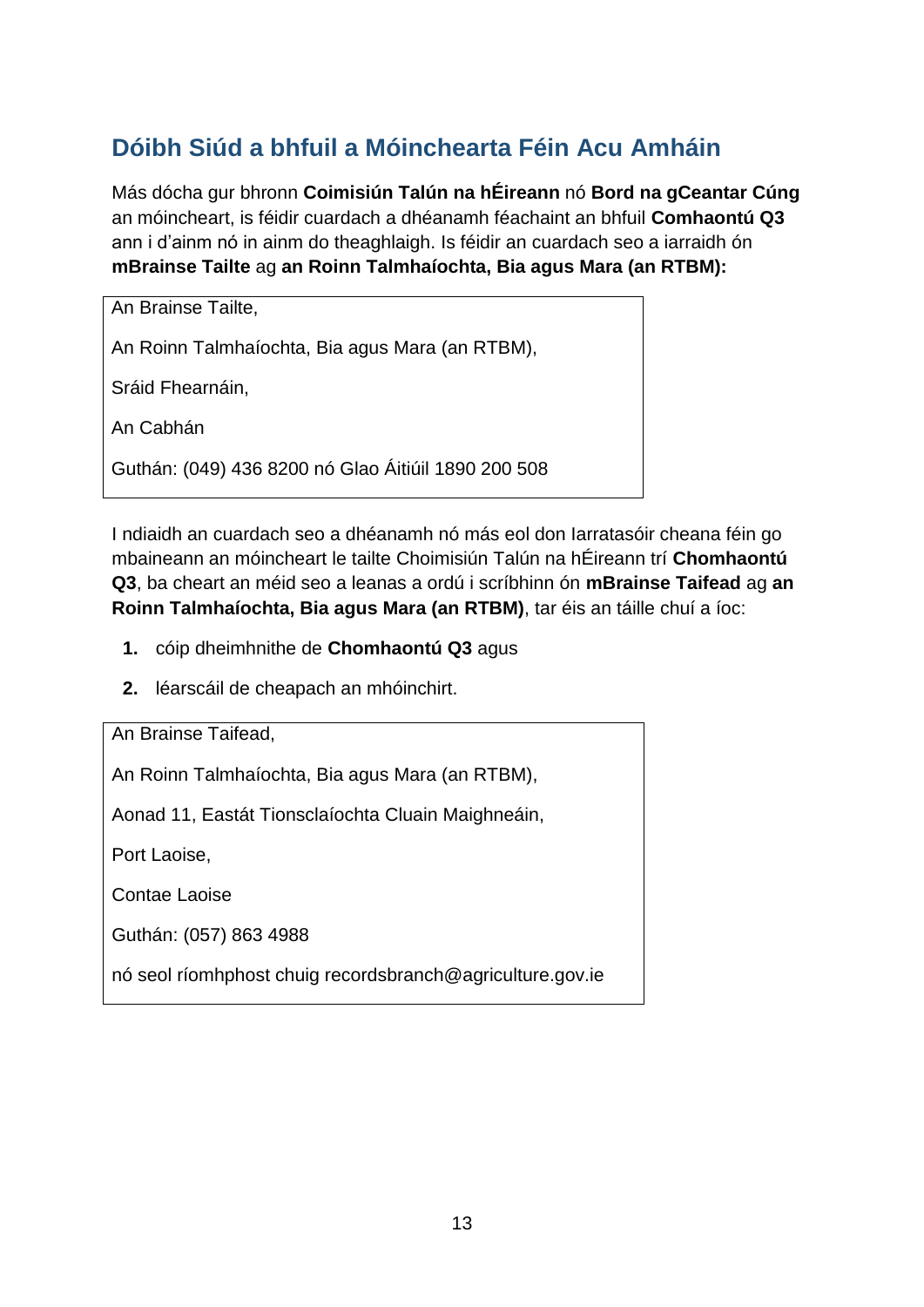# <span id="page-17-0"></span>**Cosaint Sonraí**

### <span id="page-17-1"></span>**Ráiteas Príobháideachais**

Is í an Roinn Tithíochta, Rialtais Áitiúil agus Oidhreachta an Roinn Rialtais atá freagrach as tithíocht agus uisce, as pleanáil fhisiciúil agus spásúlachta, as rialtas áitiúil, as réamhaisnéis na haimsire agus as an oidhreacht thógtha agus nádúrtha.

Tá an Roinn tiomanta do do chuid príobháideachais a chosaint agus meas a léiriú air. Mínítear sa ráiteas príobháideachais seo conas a phróiseálfaidh an Roinn, mar an Rialaitheoir Sonraí, na sonraí pearsanta a sholáthraítear di maidir leis an Scéim Dreasachta Athchóirithe Portach Ardaithe (PRBRIS), conas a úsáidfear an t-eolas sin, agus cén cearta is féidir leat a fheidhmiú maidir le do shonraí pearsanta.

### <span id="page-17-2"></span>**Cuspóirí na próiseála**

Úsáidfidh an Roinn an t-eolas a chuirtear ar fáil chun d'iarratas ar an Scéim Dreasachta Athchóirithe Portach Ardaithe (PRBRIS) a phróiseáil. Ní phróiseálfaidh an Roinn do shonraí pearsanta d'aon chuspóir eile seachas é sin dá mbailíodh iad.

### <span id="page-17-3"></span>**Próifíliú**

Ní úsáidfidh an Roinn aon sonraí pearsanta a bailíodh uait maidir leis an Scéim Dreasachta Athchóirithe Portach Ardaithe (PRBRIS), le haghaidh cinnteoireacht uathoibrithe, nó ar chuspóirí próifílithe.

### <span id="page-17-4"></span>**Dlíthiúlacht na Próiseála**

Tá próiseáil seo do shonraí pearsanta dleathach faoi Airteagal 6(1)(e) den Rialachán Ginearálta um Chosaint Sonraí ( an RGCS). Tá ar bhallstáit atá ar Limistéir faoi Chaomhnú Speisialta (SACanna) do ghnáthóga agus speicis faoin Treoir maidir le Gnáthóga **(92/43/CEE) agus Limistéir Oidhreachta Nádúrtha (NHAanna) faoin Acht um Fhiadhúlra, na láithreáin seo a chothabháil agus, sa chás gur cuí, iad a athchóiriú go mbainfidh siad stádas fabhrach caomhnaithe amach.**

### <span id="page-17-5"></span>**Slándáil do Shonraí Pearsanta**

Cuireann an Roinn bearta cuí teicniúla agus eagraíochta i bhfeidhm chun d'eolas a chosaint ó rochtain neamhúdaraithe. In ainneoin na n-iarrachtaí seo, áfach, níl aon bhearta slándála gan locht ná dothuigthe, agus ní féidir aon mhodh de tharchur sonraí a chinntiú in aghaidh aon idircheaptha nó aon saghas eile de mhí-úsáid. Sa chás go mbaintear de do shonraí pearsanta mar thoradh ar shárú ar shlándáil, cuirfear beartas agus nósanna imeachta Bainistíochta Sáraithe na Roinne i bhfeidhm.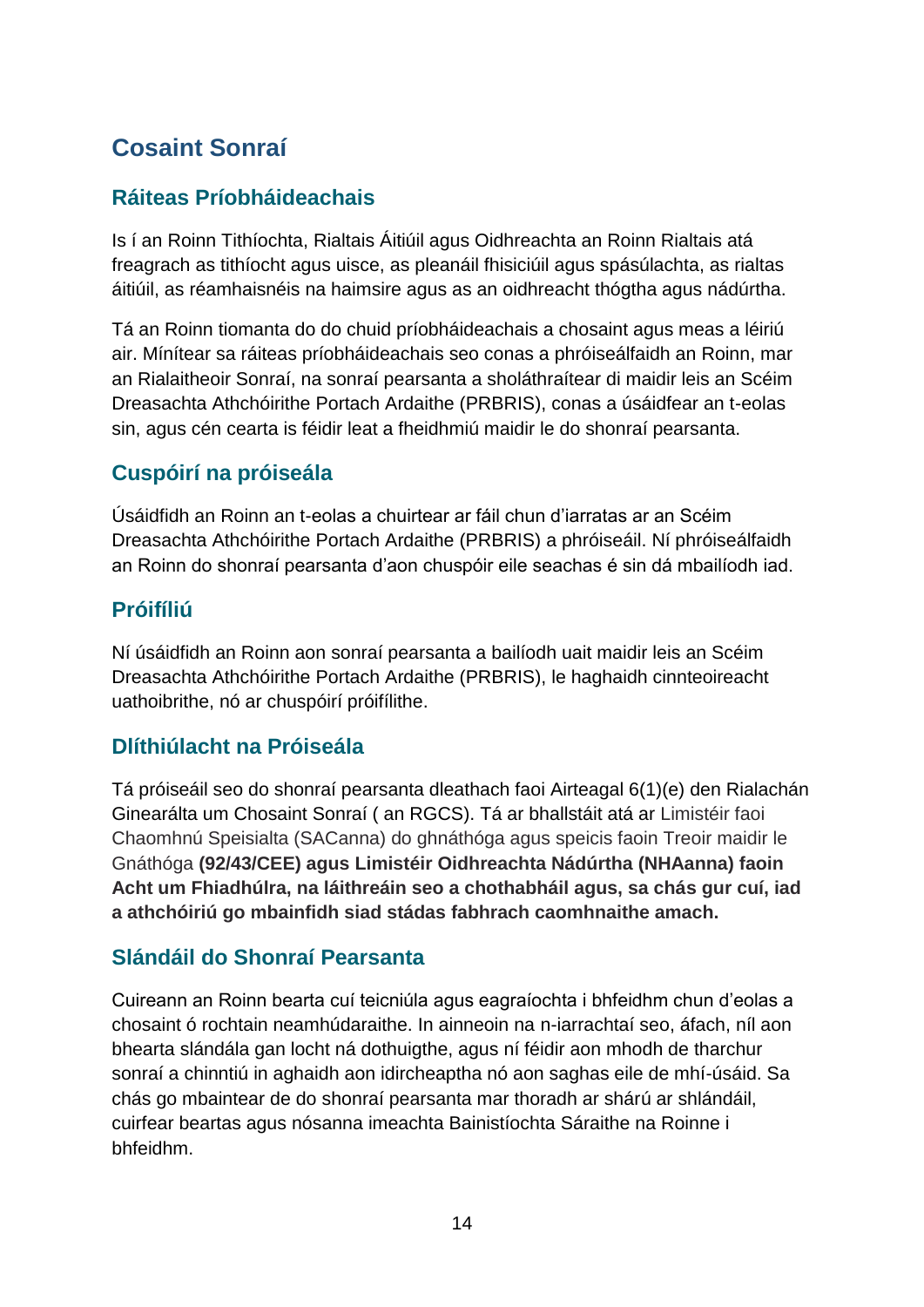### <span id="page-18-0"></span>**Faighteoirí na Sonraí**

Is féidir sonraí pearsanta a mhalartú le Ranna Rialtais, údaráis áitiúla, gníomhaireachtaí faoi choimirce na Roinne, nó comhlachtaí poiblí eile faoi chúinsí áirithe sa chás go bhforáiltear dó seo sa dlí. Rinne an Roinn Bord na Móna (BNM) a chonrú chun Seirbhísí Seachtracha a Sholáthar, bainistíocht tionscadal agus seirbhísí gairmiúla eile san áireamh, Rannpháirtíocht an Phobail ina measc chun an Chláir Athchóirithe Portach Ardaithe Cosanta ar Limistéir faoi Chaomhnú Speisialta (SACanna) agus Limistéir Oidhreachta Nádúrtha (NHAanna) a chur i bhfeidhm. Tá an Scéim Dreasachta Athchóirithe Portach Ardaithe (PRBRIS) mar chuid den Chlár seo freisin.

#### <span id="page-18-1"></span>**Aistrithe Sonraí Trasteorann**

Ní aistreoidh an Roinn sonraí pearsanta a bailíodh maidir leis an Scéim Dreasachta Athchóirithe Portach Ardaithe (PRBRIS), chuig aon tír nó eagraíocht idirnáisiúnta lasmuigh den AE/an LEE.

### <span id="page-18-2"></span>**Cé chomh fada a choimeádfar do shonraí?**

Ní choimeádfaidh an Roinn do shonraí pearsanta ach chomh fada sin agus is gá do na cuspóirí dá mbailíodh iad agus dá bpróiseáladh iad agus de réir cheanglais na reachtaíochta um chosaint sonraí.

### <span id="page-18-3"></span>**Do Chearta**

Tá [Beartas um Chosaint Sonraí](https://www.housing.gov.ie/sites/default/files/publications/files/data-protection-policy.pdf) na Roinne, ina leagtar amach conas a úsáidfimid do shonraí pearsanta, agus a sholáthraíonn eolas maidir le do chearta mar ábhar sonraí (sonraí san áireamh maidir le ceart rochtana, ceart ceartaithe, ceart scriosta, cearta srianta próiseála, cearta aighneachta), ar fáil ar ár láithreán gréasáin. Tá an beartas ar fáil, chomh maith, i gcruachóip ar iarraidh sin. Má cheapann tú gur sáraíodh do chearta, tá an ceart agat chun gearán a dhéanamh le Coimisiún Cosanta Sonraí na hÉireann (www.dataprotection.ie), agus tá an ceart agat réiteach breithiúnach a lorg.

### <span id="page-18-4"></span>**Teagmháil a Dhéanamh Linn**

Má theastaíonn breis faisnéise uait, nó más mian leat teacht ar do shonraí pearsanta, déan teagmháil, le do thoil, le hOifigeach um Chosaint Sonraí na Roinne. Tá na sonraí ar fáil thíos:

An tOifigeach Cosanta Sonraí na Roinne Tithíochta, Rialtais Áitiúil agus Oidhreachta Bóthar an Bhaile Nua Loch Garman Ríomhphost: [data.protection@housing.gov.ie](mailto:data.protection@housing.gov.ie)